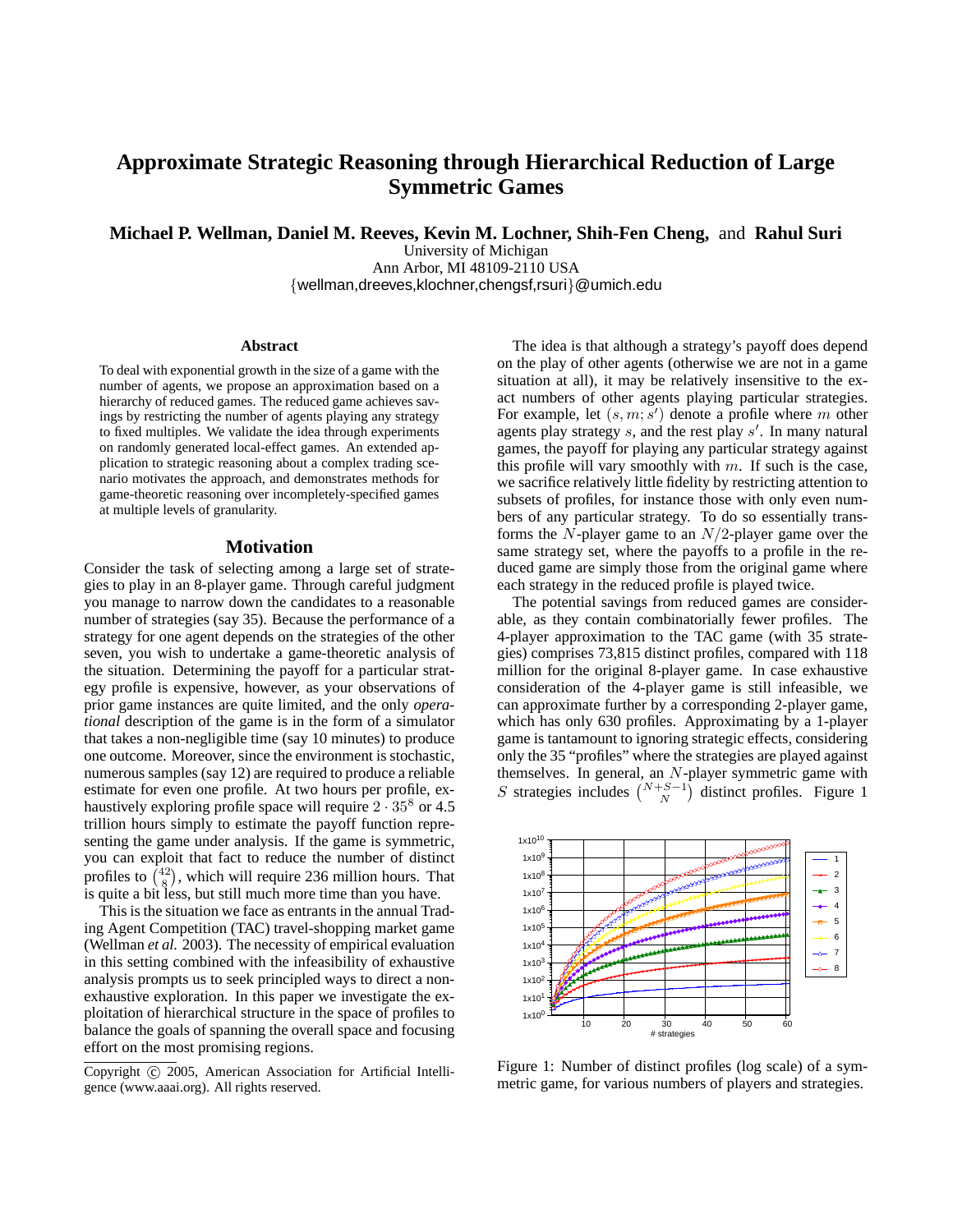shows the exponential growth in both N and S.

The main contribution of this paper is to introduce the concept of approximation through hierarchical game reduction. We begin by providing a more precise definition of reduced games. Next we present evidence supporting the approximation of games by reduced versions, based on theoretical and experimental studies of three game classes. The rest of the paper focuses on our application to the TAC travelshopping domain, demonstrating the use of game-theoretic reasoning about possible equilibria based on only incomplete evaluation of the underlying payoff function.

### **Hierarchy of Reduced Games**

We develop our hierarchical reduction concepts in the framework of *symmetric normal-form games*. 1

**Definition 1**  $\Gamma = \langle N, \{S_i\}, \{u_i(\)\}\rangle$  *is an* N-player normalform game, with strategy set  $S_i$  the *available strategies for player i, and the* payoff function  $u_i(s_1, \ldots, s_N)$  *giving the utility accruing to player* i *when players choose the* strategy profile  $(s_1, \ldots, s_N)$ .

**Definition 2** *A normal-form game is* symmetric *if the players have identical strategy spaces*  $(S_i = S)$  *and*  $u_i(s_i, s_{-i}) = u_j(s_j, s_{-j})$ , for  $s_i = s_j$  and  $s_{-i} = s_{-j}$  for all  $i, j \in \{1, \ldots, N\}$ . Thus we can denote a symmetric game *by*  $\langle N, S, u(\mathbf{)}\rangle$ *, with*  $u(t, s)$  *the payoff to any player playing strategy* t *when the remaining players play profile* s*.*

Our central concept is that of a *reduced* game.

**Definition 3** *Let*  $\Gamma = \langle N, S, u(\mathbf{r}) \rangle$  *be an N*-player symmet*ric* game, with  $N = pq$  *for integers* p and q. *The* p-player reduced version of Γ, *written*  $\Gamma \downarrow_p$ *, is given by*  $\langle p, S, \hat{u} \rangle$ ; *where*

$$
\hat{u}_i(s_1,\ldots,s_p) = u_{q \cdot i}(\underbrace{s_1,\ldots,s_2,\ldots,\ldots,s_p,\ldots}_{q}).
$$

*In other words, the payoff function in the reduced game is obtained by playing the specified profile in the original* q *times.*

The idea of a reduced game is to coarsen the profile space by restricting the degrees of strategic freedom. Although the original set of strategies remains available, the number of agents playing any strategy must be a multiple of  $q$ . Every profile in the reduced game is one in the original game, of course, and any profile in the original game can be reached from a profile contained in the reduced game by changing at most  $p(q-1)$  agent strategies.

To search a profile space hierarchically, we apply a series of game reductions. The game resulting from such a series is independent of the reduction ordering. Let  $q = r \cdot r'$ . Then

$$
(\Gamma \downarrow_{p \cdot r}) \downarrow_p = (\Gamma \downarrow_{p \cdot r'}) \downarrow_p = \Gamma \downarrow_p.
$$

**Example 1 (FPSB**n**)** *In the* n*-player first-price sealed-bid auction, player i has a private value*  $v_i$ *, decides to bid*  $b_i$ *,* 

 $a$ nd  $o$ btains  $payoff v_i - b_i$  if its bid is highest (and zero  $o$ th*erwise).* We define FPSBn as a special case where  $v_i \sim$ U[0, 1]*, and agents are restricted to parametrized strategies, bidding*  $k_i v_i$  *for*  $k_i \in [0, 1]$ *.* 

Let  $n = pq$ . In the reduced game FPSB $n \downarrow_p$ , each agent  $i = 1, \ldots, p$  selects a single action  $k_i$ , which then gets applied to q valuations  $v_{i_1}, \ldots, v_{i_q}$  to define q bids. The auction proceeds as normal, and agent  $i$ 's payoff is defined as the *average* payoff associated with its q bids. Note that the game FPSB $n \downarrow_p$  is quite a different game from either FPSB $n$ or FPSBp. When represented explicitly over a discrete set of actions, FPSB $n \downarrow_p$  is the same size as FPSB $p$ , and both are exponentially smaller than  $FPSBn$ .

#### **Reduced-Game Approximations**

Our premise is that the reduced game will often serve as a good approximation of the full game it abstracts. We know that in the worst case it does not. In general, an equilibrium of the reduced game may be arbitrarily far from equilibrium with respect to the full game, and an equilibrium of the full game may not have any near neighbors in the reduced game that are close to equilibrium there.<sup>2</sup> The question, then, is whether useful hierarchical structure is present in "typical" or "natural" games, however we might identify such a class of games of interest. Although we have no general characterization of the class of games for which the approximation works well, we provide positive evidence for three specific classes of symmetric games in the sections below.

# **FPSB**n

The n-player FPSB auction has a unique symmetric Nash equilibrium, at  $k = \frac{n-1}{n}$  (Krishna 2002). For example, the equilibrium for FPSB2 is  $1/2$ , and for FPSB4 it is  $3/4$ . From the following theorem, giving the equilibrium of  $\text{FPSB}_n\downarrow_p$ , we have  $2/3$  in equilibrium for FPSB4 $\downarrow$ <sub>2</sub>.

**Theorem 1** *The unique symmetric Nash equilibrium of* FPSBn↓<sup>p</sup> *is*

$$
\frac{n(p-1)}{p+n(p-1)}.
$$

(Proofs of this and subsequent theorems are omitted.)

The difference between equilibrium strategies of  $FPSB4\downarrow_2$  and FPSB4 is one measure of their distance. An alternative measure of approximation quality is to evaluate solutions of the reduced game in the context of the original. Specifically, we ask: If the agents play a reduced-game equilibrium in the original game, how much can a single agent gain from deviating from such a profile? If the answer is zero, then the equilibria coincide. More generally, the smaller the gain from deviating, the more faithful the reduced game approximation.

<sup>&</sup>lt;sup>1</sup>Although the methods may generalize to some degree to partially symmetric games, or to exploit extensive forms, we do not pursue such extensions here.

 ${}^{2}$ FPSB $n\downarrow$ <sub>1</sub> is an example (albeit a degenerate one) of a reduced game having very different equilibria than the full game. The optimal strategy in the 1-player reduction is to bid zero (as it is in FPSB1) whereas in the *n*-player game, for  $n > 1$ , equilibrium players bid a large fraction (at least  $1/2$ ) of their types.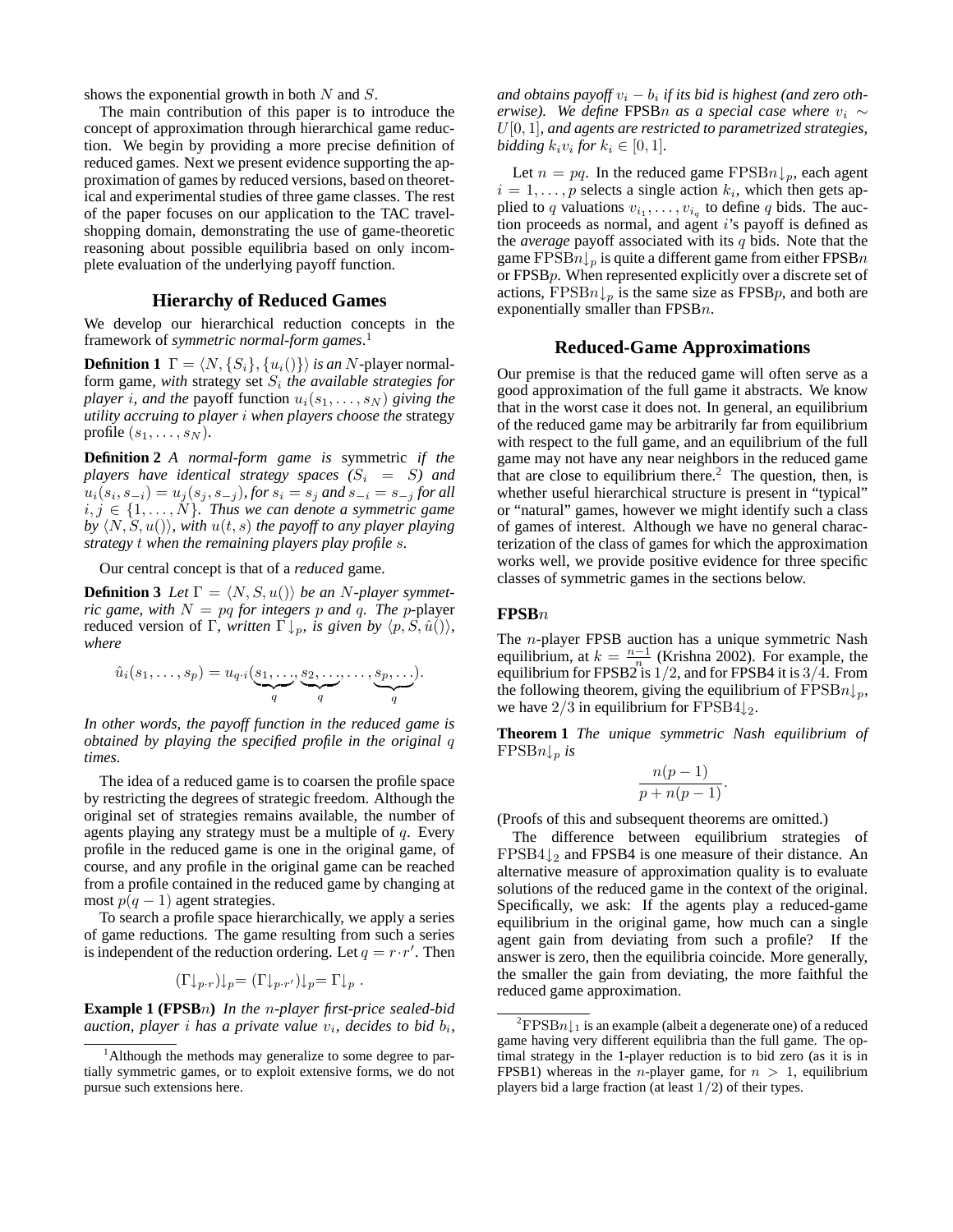Let us denote by  $\epsilon_{\Gamma}(s)$  the potential gain to deviating from strategy profile  $s$  in game Γ. For symmetric game  $\Gamma = \langle N, S, u(\cdot) \rangle,$ 

$$
\epsilon_{\Gamma}(s) = \max_{s' \in S} u(s', s) - u(s, s). \tag{1}
$$

This usage follows the standard notion of approximate equilibrium. Profile s is an  $\epsilon_{\Gamma}(s)$ -Nash equilibrium of Γ, with 0-Nash corresponding to exact equilibrium. Henceforth, we drop the game subscript when understood in context.



Figure 2: Epsilons for symmetric profiles of FPSB2 (left dashed curve),  $FPSB4 \downarrow_2$  (dots), and FPSB4 (right dashed curve). Unique symmetric equilibria  $(1/2, 2/3, 3/4)$  are indicated by arrows on the x-axis.

Figure 2 plots  $\epsilon(k)$  for the three game variations. We derived a closed-form expression for  $\epsilon_{\text{FPSB}n}$ , whereas the curve for  $\epsilon_{\text{FPSB4}\downarrow_2}$  was estimated numerically (though we know its exact root by Theorem 1). Our estimation procedure considered all profiles over discrete values of  $k$ , at intervals of 1/40. At this granularity, FPSB4 comprises 158 times as many profiles as does FPSB4  $\downarrow_2$ . Based on our analysis, FPSB4 $\downarrow$ <sub>2</sub> compares quite favorably to FPSB2 as an approximation of FPSB4. In particular, taking their respective equilibrium values,  $\epsilon_{\text{FPSB4}}(2/3)$  is nearly ten times smaller than  $\epsilon_{\text{FPSB4}}(1/2)$ .

We can generalize this conclusion to arbitrary  $n$  and  $p$ . Let  $s^*(\Gamma)$  denote the unique symmetric equilibrium for  $\Gamma$ , which is well-defined for our FPSB games of interest.

**Theorem 2** *For all*  $n > p > 1$ *,* 

$$
\epsilon_{\text{FPSB}n}(s^*(\text{FPSB}n\downarrow_p)) < \epsilon_{\text{FPSB}n}(s^*(\text{FPSB}p)).
$$

We can also confirm that for any number of players, less drastic FPSB reductions provide better approximations.

**Theorem 3** *For all*  $n > p > q \ge 1$ *,* 

$$
\epsilon_{\text{FPSB}n}(s^*(\text{FPSB}n\downarrow_p)) < \epsilon_{\text{FPSB}n}(s^*(\text{FPSB}n\downarrow_q)).
$$

### **Bertrand Oligopoly**

The preceding analysis is reassuring, but of course we do not actually need to approximate  $FPSBn$ , since its general solution is known. To further evaluate the quality of reducedgame approximations, we turn to other natural games of potential interest. Facilitating such studies was precisely

the motivation of the authors of GAMUT (Nudelman *et al.* 2004), a flexible software tool for generating random games from a wide variety of well-defined game classes. Using GAMUT, we can obtain random instances of some class, and examine the relation of the original games to versions reduced to varying degrees. The advantage of a generator such as GAMUT is that we can obtain a full game specification quickly (unlike for TAC), of specified size based on our computational capacity for analysis. Moreover, we can sample many instances within a class, and develop a statistical profile of the properties of interest.

The first class of games we examined using GAMUT is a discrete symmetric version of *Bertrand Oligopoly* (BO), which models price competition among a set of identical producers (Mas-Colell, Whinston, & Green 1995, Section 12.C). In the Bertrand model, each firm declares a price, and total demand at the lowest price is divided among those firms offering that price. The payoffs are given by net profit, which is zero for firms priced above the minimum. To generate a BO game in GAMUT, we specify the numbers of agents and discrete price levels (i.e., the actions), and parameters for the demand and cost functions. By specifying ranges for some function parameters, we define a class of such games.

We generated three random 8-player BO games, with 3, 4, and 5 actions, respectively. We measured  $\epsilon_{\rm BO}$  for each pure profile in the original and reduced games. Figure 3 presents the correlation coefficients, for each BO game instance, of the  $\epsilon_{\rm BO}$  for profiles shared by each pair of game versions. As we see, the correlation is quite strong between the original and reduced games, with relative values depending on the degree of reduction.



Figure 3: Correlation among  $\epsilon_{\rm BO}$  values for profiles in BO  $(BO_{\&})$  and reduced versions, for 3-, 4- and 5-action random BO instances.  $(q, r)$  marks the column comparing BO  $\downarrow_q$ with  $BO\downarrow_r$ . The 4-action  $BO\downarrow_8$  and  $BO\downarrow_4$  showed no variation in  $\epsilon_{\rm BO}$  for profiles shared with  $BOL_1$ .

### **Local-Effect Games**

We performed a more thorough experimental study of a particular class known as *local-effect games* (LEGs) (Leyton-Brown & Tennenholtz 2003), a localized version of congestion games motivated by problems in AI and computer networks. Specifically, we consider symmetric bi-directional local-effect games randomly generated by GAMUT by creating random graph structures and random polynomial payoff functions decreasing in the number of action-nodes chosen.

In a preliminary experiment, we generated 15 symmetric LEG instances with six players and two strategies, and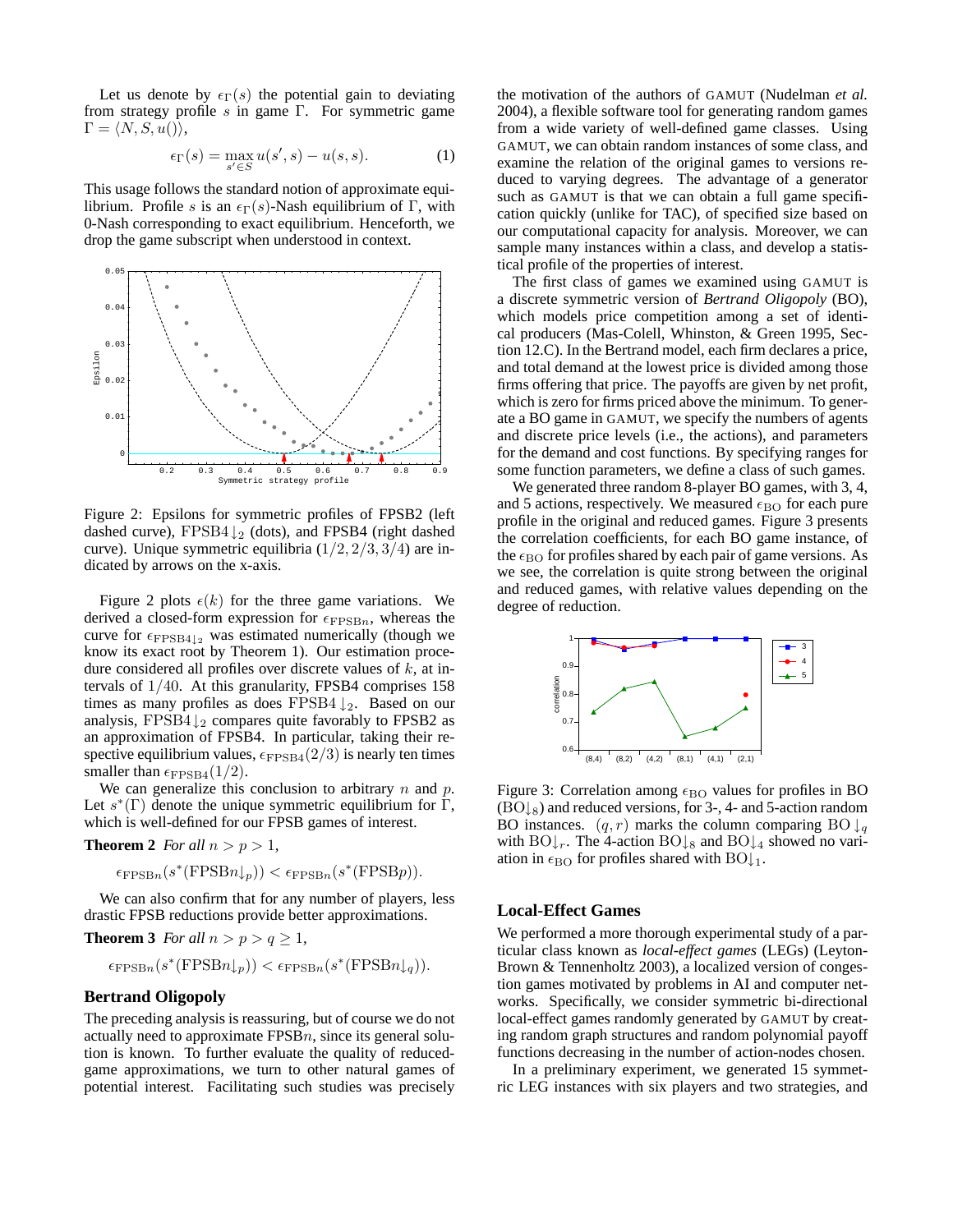payoffs normalized on  $[0, 1]$ . For each of these we generated the corresponding 3-player reduction. We then fed all 30 of these instances to GAMBIT (McKelvey, McLennan, & Turocy 1992), a general game-solving package, which computed the complete set of Nash equilibria for each. In 11 of the original games, all equilibria are pure, and in these cases the equilibria of the reduced games match exactly. In the remaining four games, GAMBIT identified strictly mixed equilibria. In two of these cases, for every equilibrium in the full game there exists an equilibrium of the reduced game with strategy probabilities within 0.1. In the remaining two games, there are long lists of equilibria in the full game and shorter lists in the corresponding reduced games. In these cases, most but not all of the equilibria in the reduced game are approximations to equilibria in the full.

In broader circumstances, we should not expect to see (nor primarily be concerned with) direct correspondence of equilibria in the original and reduced games. Thus, we evaluate the approximation of a reduced game in terms of the average  $\epsilon(s^*)$  in the original game over all its equilibrium profiless<sup>\*</sup> in the reduced game. Note that to calculate this measure, we need not be able to solve the full game. Since the games under consideration are symmetric, our assessment includes only the symmetric equilibria, where every agent plays the same (mixed) strategy.<sup>3</sup>

We next evaluated 2-strategy local-effect games with  $n$ players, for  $n \in \{4, 6, 8, 10, 12\}$ , generating 200–10,000 random instances of each. Figure 4 shows the average  $\epsilon(s^*)$ for every possible reduction of every game, starting with the most drastic reduction—to one player—and ending with the highest-fidelity reduction, i.e., to half as many players. We also include the average  $\epsilon$  for the social optimum (the profile maximizing aggregate payoff) in each game class as calibration. We find that the social optimum fares better than the equilibria in the 1-player reduction (i.e., the strategy yielding the highest payoff if played by everyone) but that all the higher fidelity reductions yield equilibria with average  $\epsilon$  significantly better. The only exception is the case of approximating 4-player games with their 2-player reductions. We note that in fully 90% of the 4-player LEG instances, the social optimum is also an equilibrium, making it particularly hard to beat for that game class. The percentages are also high in the other classes—decreasing with the number of players to 77% for the 12-player instances—yet the social optima in all the other classes are beaten by solutions to the reduced games.

In addition to confirming the hypothesis that we can approximate a game by its reduction, we conclude from this analysis that, as in  $FPSBn$ , we get diminishing returns on refinement. There is a large benefit to going from 1- to 2 player games (i.e., bringing in strategic interactions at all), then progressively less by adding more fidelity.

# **Developing TAC Agents**

TAC travel-shopping is an 8-player symmetric game, with a complex strategy space and pivotal agent interactions.



Figure 4: Local-effect games with 4, 6, 8, 10, and 12 players. Each group of bars shows the average  $\epsilon$  for equilibria of reductions of the given game at increasing fidelity. The number of players in the full game is shown in parentheses, with the number in reduced games under each bar. The bars extend upward to indicate a 95% confidence upper bound on  $\epsilon$ . To the left of each group is shown the  $\epsilon$  (with 95% confidence interval) of the social optimum of the full game.

Strategies include all policies for bidding on flights, hotels, and entertainment over time, as a function of prior observations. The agents interact in the markets for each kind of good, as competing buyers or potential trading partners. Based on published accounts, TAC participants design agents given specified game rules, and then test these designs in the actual tournaments as well as offline experiments. Testing is crucial, given the lack of any compact analytical model of the domain. In experiments, agent designers explore variations on their agent program, for example by tuning parameters or toggling specific agent features.

That strategic choices interact, and implications for design and evaluation, have been frequently noted in the TAC literature. We omit a detailed catalog due to space limitations, mentioning only the extensive experimental effort on TAC travel-shopping reported by Vetsikas and Selman (2003). In the process of designing Whitebear for TAC-02, they first identified candidate policies for separate elements of the agents' overall strategy. They then defined extreme (boundary) and intermediate values for these partial strategies, and performed experiments according to a systematic and deliberately considered methodology. Specifically, for each run, they fix a particular number of agents playing intermediate strategies, varying the mixture of boundary cases across the possible range. In all, the Whitebear experiments comprised 4500 profiles, with varying *even* numbers of candidate strategies (i.e., profiles of the 4-player game). This systematic exploration was apparently helpful, as Whitebear was the top scorer in the 2002 tournament. This agent's predecessor version placed third in TAC-01, following a less comprehensive and structured experimentation process. Its successor placed third again in 2003, and regained its first-place standing in 2004.

### **TAC Experiments**

To apply reduced-game analysis to the TAC domain, we identified a restricted set of strategies, defined by setting parameters for Walverine (Cheng *et al.* 2005). We considered a total of 35 distinct strategies, covering variant poli-

<sup>&</sup>lt;sup>3</sup>Symmetric games necessarily have symmetric equilibria (Nash 1951), though they may have asymmetric equilibria as well.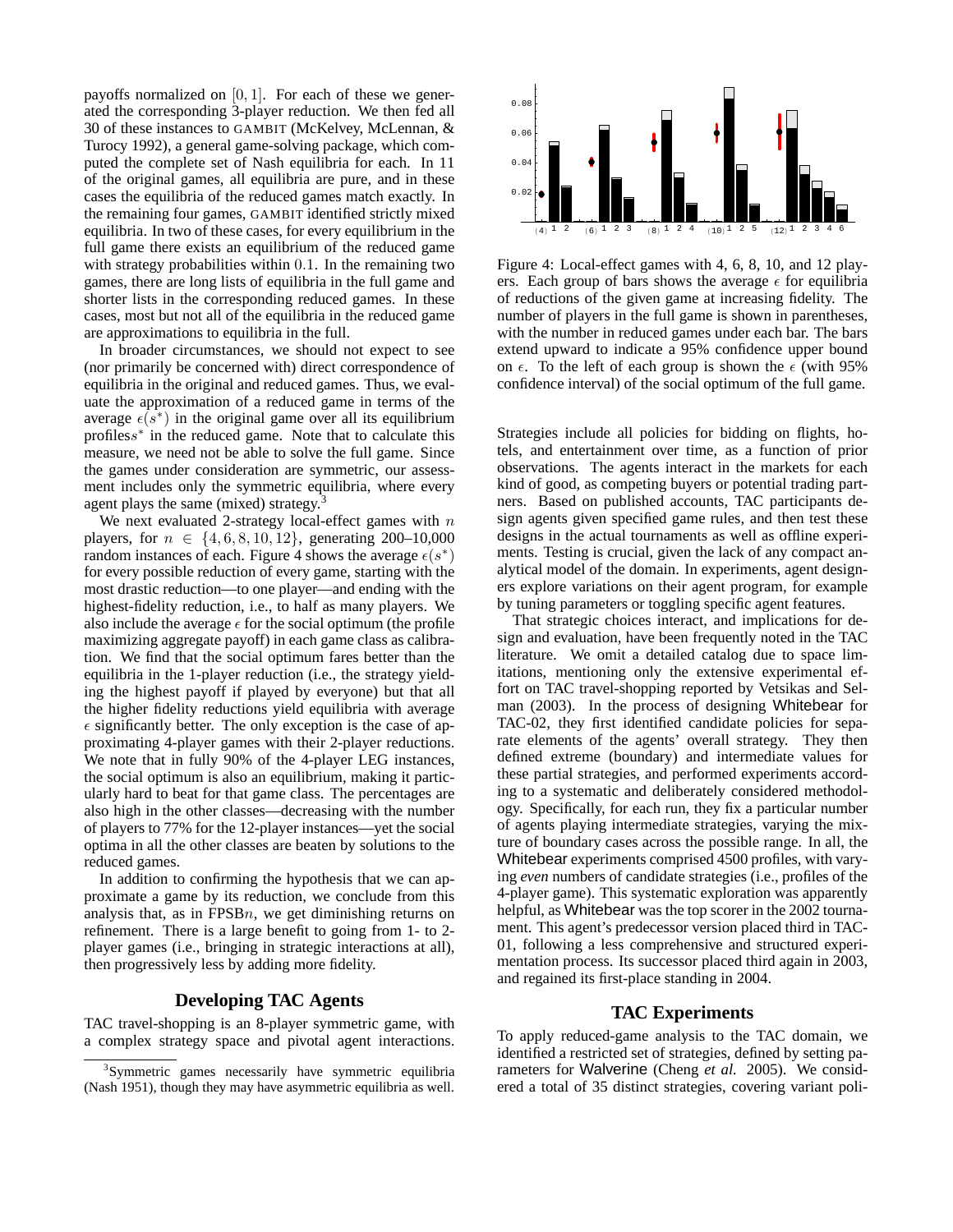cies for bidding on flights, hotels, and entertainment. A description of this parametrization and its use in the design of our 2005 TAC entry are provided elsewhere (Wellman *et al.* 2005). We collected data for a large number of games: over 37,000 as of this writing, representing over ten months of (almost continuous) simulation.<sup>4</sup> Each game instance provides a sample payoff vector for a profile over our restricted strategy set.

Table 1 shows how our dataset is apportioned among the 1-, 2-, and 4-player reduced games. We are able to exhaustively cover the 1-player game, of course. We could also have exhausted the 2-player profiles, but chose to skip some of the less promising ones (around one-quarter) in favor of devoting more samples elsewhere. The available number of samples could not cover the 4-player games, but as we see below, even 2.4% is sufficient to draw conclusions about the possible equilibria of the game. Spread over the 8-player game, however, 37,000 instances would be insufficient to explore much, and so we refrain from any sampling of the unreduced game.

| Profiles |           |               | Samples/Profile |      |
|----------|-----------|---------------|-----------------|------|
| total    | evaluated | $\frac{0}{0}$ | min             | mean |
| 73,815   | 1775      |               | 10              | 20.8 |
|          | 16.       | 74.1          |                 | 31.1 |
| 35       |           |               |                 |      |

Table 1: Profiles evaluated, reduced TAC games (TAC $\downarrow_p$ ).

In the spirit of hierarchical exploration, we sample more instances per profile as the game is further reduced, obtaining more reliable statistical estimates of the coarse background relative to its refinement. On introducing a new profile we generate a minimum required number of samples, and subsequently devote further samples to particular profiles based on their potential for influencing our gametheoretic analysis. The sampling policy employed was semimanual and somewhat *ad hoc*, driven in an informal way by analyses of the sort described below on intermediate versions of the dataset. Developing a fully automated and principled sampling policy is the subject of future research.

### **1-Player Game**

The 1-player game (TAC  $\downarrow$ <sub>1</sub>) would typically not merit the term "game", as it assumes each strategy plays only among copies of itself. Thus, its analysis considers no strategic interactions. To "solve" the game, we simply evaluate which has the greatest expected payoff. For our experiment, we obtained 20–267 samples of each of the 35 1-player profiles, one for each strategy.

Figure 5 displays the average payoffs for each 1-player profile, sorted from best-to-worst, left-to-right. We tended to take more samples of the more promising profiles, but



Figure 5: Average payoffs for strategy profiles in TAC  $\downarrow_1$ . Error bars delimit 95% confidence intervals.

cannot statistically distinguish every profile in the ranking. Nevertheless our top strategy, number  $34<sup>5</sup>$  performs dramatically—250 points—better than the next best, number 35. Pairwise mean-difference tests rank 35 above all others at significance levels of  $p < 0.05$ .

In the absence of further data, we might propose strategy 35, the unique pure-strategy Nash equilibrium (PSNE) of the 1-player game. In fact, however, this strategy was designed expressly to do well against itself, and may be vulnerable in environments with other agents. By exploring a less extreme reduction we can start to consider some of the strategic interactions.

### **2-Player Game**

The two-player game, TAC  $\downarrow$ <sub>2</sub>, comprises 630 distinct profiles:  $35 \cdot 34/2 = 595$  where two different strategies are played by four agents each, plus the 35 profiles from TAC $\downarrow$ <sub>1</sub> where all agents play the same. We can identify PSNE simply by examining each strategy pair  $(s, s')$ , and verifying whether each is a best response to the other. In doing so, we must account for the fact that our sample data may not include evaluations for all possible profiles.

**Definition 4** *Profiles can be classified into four disjoint categories, defined below for the 2-player pure-strategy case. (The generalization to* N*-player is straightforward.)*

- *1. If*  $(s, s')$  *has not been empirically evaluated, then*  $\hat{u}(s, s')$ is *undefined, and we say*  $(s, s')$  *is* unevaluated.
- 2. *Otherwise, and for some t,*  $\hat{u}(t, s') > \hat{u}(s, s')$  *or*  $\hat{u}(t, s) >$  $\hat{u}(s', s)$ *. In this case, we say*  $(s, s')$  *is refuted.*
- 3. Otherwise, and for some  $t$ ,  $(t, s')$  is unevaluated or  $(s, t)$ is *unevaluated.* In this case, we say  $(s, s')$  is a candidate.
- *4. Otherwise, in which case we say* (s, s 0 ) *is* confirmed*.*

Based on our TAC $\downarrow$ <sub>2</sub> simulations, we have confirmed five PSNE: (3,23), (4,9), (5,16), (6,17), and (7,24). We have refuted 462 profiles, and the remaining 163 are unevaluated.

The definitions above say nothing about the statistical strength of our confirmation or refutation of equilibria. For any particular comparison, one can perform a statistical

<sup>4</sup>Our simulation testbed comprises two dedicated workstations to run the agents, another RAM-laden four-CPU machine to run the agents' optimization processes, a share of a fourth machine to run the TAC game server, and background processes on other machines to control the experiment generation and data gathering.

<sup>&</sup>lt;sup>5</sup>Since our present purpose is to demonstrate techniques for exploration and strategic reasoning rather than to address the substance of trading strategies, we identify them by index only.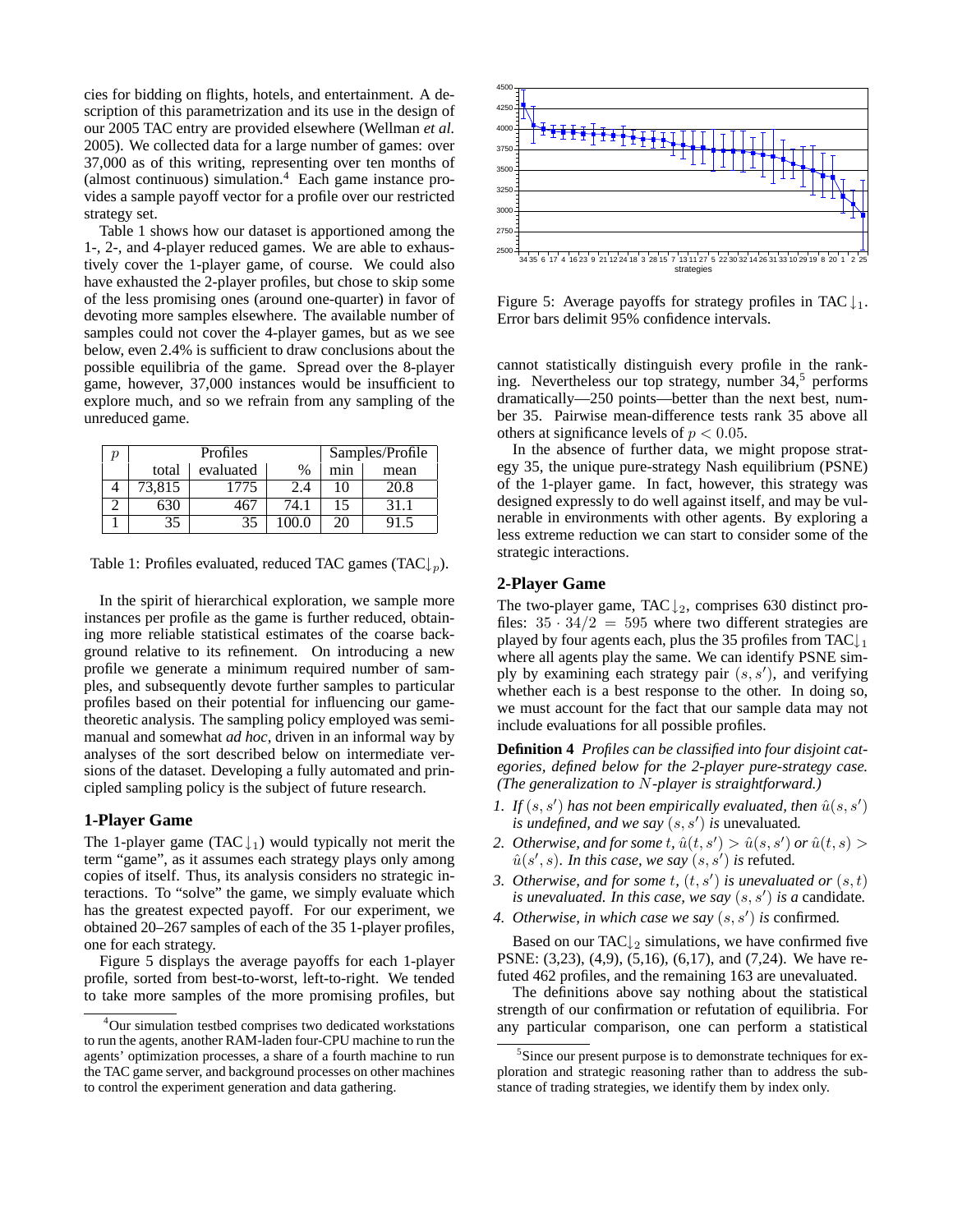analysis to evaluate the weight of evidence for or against stability of a given profile. For instance, we could construct diagrams of the form of Figure 5, but representing the payoff in response to a particular strategy, rather than in self-play. Such a plot of responses to strategy 17 would indicate, for example, that 18 is quite nearly as good as 6, and so the confirmation of (6,17) as a PSNE is statistically weak.

We can also measure the *degree* of refutation in terms of the  $\epsilon$  measure defined by (1). Since the payoff function is only partially evaluated, for any profile we have a *lower bound* on  $\epsilon$  based on the deviation profiles thus far evaluated. We can generalize the classifications above (refuted, candidate, confirmed) in the obvious way to hold with respect to any given  $\epsilon$  level. For example, profile (17,18) is confirmed at  $\epsilon = 0.08$ , but all other non-PSNE profiles are refuted at  $\epsilon > 13$ . Figure 6 presents the distribution of  $\epsilon$  levels at which the 467 evaluated 2-player profiles have been refuted. For example, over half have been refuted at  $\epsilon > 265$ , and all but 10 at  $\epsilon > 30$ . These 10 pure profiles remain candidates (9 of them confirmed) at  $\epsilon = 30$ .



Figure 6: Cumulative distribution of  $\epsilon$  bounds in TAC $\downarrow$ <sub>2</sub>.

We can also evaluate symmetric profiles by considering mixtures of strategies. Although we do not have the full payoff function, we can derive  $\epsilon$  bounds on mixed profiles, as long as we have evaluated pure profiles corresponding to all combinations of strategies supported in the mixture. For example, we can derive such bounds for all 432 *pairs* of strategies for which we have evaluated 2-player profiles. The distribution of bounds for these pairs are also plotted in Figure 6. Note that the  $\epsilon$  bound for a strategy pair is based on the *best* mixture possible of that pair, and so the refutation levels tend to be smaller than for pure strategies. Indeed, three pairs— $(4,9)$ ,  $(5,16)$ ,  $(6,17)$ —participate in confirmed equilibria, another—(34,35)—is a candidate, and a total of 17 pairs remain candidates at  $\epsilon = 10$ , with 12 confirmed at that level.

We apply the term *k*-*clique* to a set of *k* strategies such that all profiles involving these strategies are evaluated. A clique defines a subgame of the original game, which can be evaluated by standard methods. We applied iterative elimination of dominated strategies to all the maximal cliques of the 2-player game, ranging in size up to  $k = 23$ . This indeed pruned many strategies and induced new subsumption relations among the cliques, leaving us with only one maximal clique, of size 16. We applied the Lemke-Howson algorithm to this subgame, which identified 29 candidate symmetric equilibria (not refuted by strategies outside the cliques), with distinct supports ranging in size from two to nine. Nineteen of these mixtures are confirmed (including the three pairs mentioned above).

Because any equilibrium of the full game must also be an equilibrium in any subgame encompassing its support, this exercise also allows us to prune broad regions of profile space from consideration. $6<sup>-</sup>$  For instance, the subgame results effectively refute 3056 strategy triples (out of 6545 total, or 47%) as comprising support for symmetric equilibria. By similar reasoning, we refute 14789 strategy quadruples (28%). Given the importance of small supports in recent approaches to deriving equilibria (Porter, Nudelman, & Shoham 2004), or approximate equilibria (Lipton, Markakis, & Mehta 2003), focusing the search in these regions can be quite helpful.

Finally, we can account for statistical variation in the estimated payoffs by employing sensitivity analysis in our  $\epsilon$ calculations. Specifically, we interpret each payoff value in the estimated game as normally distributed with mean and variance given by the sample. We then apply Monte Carlo methods to generate a distribution of  $\epsilon$  values for a given profile, one corresponding to each draw of a payoff function from the specified distributions. Naturally, even our confirmed equilibria are refuted with substantial probability, and thus have positive  $\epsilon$  in expectation. The most robustly stable profile we have identified thus far is a mixture of (3,16,23), with a mean  $\epsilon$  value of 64.

# **4-Player Game**

Our analysis of the 4-player game, TAC $\downarrow$ <sub>4</sub>, parallels that of the 2-player game, though of course based on a sparser coverage of the profile space. There are 73,815 distinct TAC $\downarrow$ <sub>4</sub> profiles, out of which we have evaluated 1775. Of these, 154 are TAC  $\downarrow_2$  profiles with no evaluated neighbors in TAC  $\downarrow_4$ (i.e., no deviations tested). Although these are technically PSNE candidates, we distinguish them from the one PSNE candidate that has actually survived some challenge. The remaining 1620 evaluated profiles are refuted, at various levels. The distribution of  $\epsilon$  bounds is plotted in Figure 7.

Figure 7 also shows, inset, the distribution of epsilon bounds over the 128 strategy pairs for which we have evaluated all combinations in TAC↓<sup>4</sup> (i.e., the 2-cliques). Among these are 14 candidate equilibria at  $\epsilon = 10$ , two of them nearly confirmed at  $\epsilon = 0.1$ . The TAC  $\downarrow$ <sub>4</sub> cliques are relatively small: three 5-cliques, 15 4-cliques, and 51 3-cliques. Eliminating dominated strategies prunes little in this case, and we have been unsuccesful in getting GAMBIT to solve any k-clique games in the 4-player game for  $k > 2$ . However, applying replicator dynamics produces sample symmetric subgame equilibria, including 11 mixture triples that constitute candidates with respect to the full game.

<sup>6</sup> Pruning is strictly justified only under the assumption that we have identified *all* symmetric equilibria of the clique subgames. The Lemke-Howson algorithm does not guarantee this, but in every case for which we were able to check using more exhaustive methods available in GAMBIT, in fact all such equilibria were found.